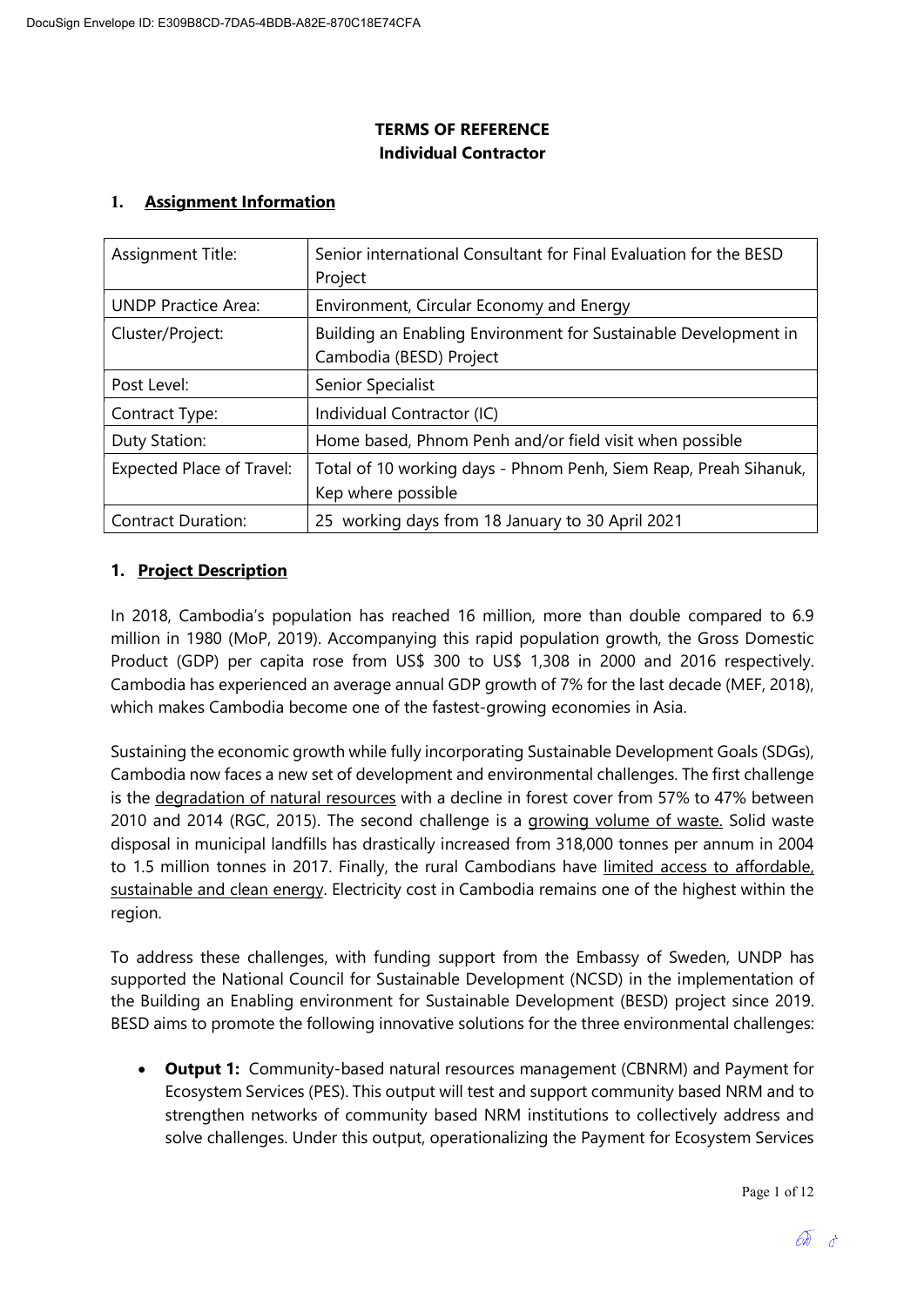(PES) pilots and proposed recommendations for a national level PES scheme through sustainable financing mechanisms for conservation are also targeted.

- Output 2: Circular Economy for waste management, aims to develop policy and economic measures to promote 4Rs (refuse, reduce, recycle and reuse) of waste, raise public awareness, mobilize stakeholders and support business innovations towards a circular economy for municipal and industrial waste management.
- Output 3: Solar energy for ensuring access to sustainable and clean energy for the poor. For this reason, renewable energy sources such as solar energy offers crucial opportunities for the RGC to increase provision of reliable and affordable electricity access to all Cambodians, specifically for the poorest and vulnerable people living in rural and remote off-grid communities.

| <b>PROJECT INFORMATION</b>          |                                                                                                                                                                                                                                                                                                                                                                                                                                                                                                                                                                                                                                                                                            |                                     |  |
|-------------------------------------|--------------------------------------------------------------------------------------------------------------------------------------------------------------------------------------------------------------------------------------------------------------------------------------------------------------------------------------------------------------------------------------------------------------------------------------------------------------------------------------------------------------------------------------------------------------------------------------------------------------------------------------------------------------------------------------------|-------------------------------------|--|
| Project/ outcome title              | Project title: Building an Enabling Environment for Sustainable<br>Development (BESD)                                                                                                                                                                                                                                                                                                                                                                                                                                                                                                                                                                                                      |                                     |  |
| Project ID                          | 00093203                                                                                                                                                                                                                                                                                                                                                                                                                                                                                                                                                                                                                                                                                   |                                     |  |
| UNDAF/CPD outcome<br>and CPD output | <b>Outcome:</b> By 2023, women and men in Cambodia, in particular the<br>marginalized and vulnerable, live in a safer, healthier, more secure<br>and ecologically balanced environment with improved livelihoods,<br>and are resilient to natural and climate change related trends and<br>shocks.<br><b>Output</b> 2.1: Targeted cities and urban centers prepare and<br>solid<br>operationalize<br>waste<br>management plans<br>reduce<br>to<br>environmental pollution impact from solid waste.<br><b>Output 2.3:</b> Rules and regulations formulated and adopted for<br>resource management and market solutions<br>forest/natural<br>developed for conservation and renewable energy |                                     |  |
| Country                             | Cambodia                                                                                                                                                                                                                                                                                                                                                                                                                                                                                                                                                                                                                                                                                   |                                     |  |
| Region                              | <b>Asia Pacific</b>                                                                                                                                                                                                                                                                                                                                                                                                                                                                                                                                                                                                                                                                        |                                     |  |
| Date project document<br>signed     | 28 December 2018                                                                                                                                                                                                                                                                                                                                                                                                                                                                                                                                                                                                                                                                           |                                     |  |
| Project dates                       | Start Date: 01 January 2019                                                                                                                                                                                                                                                                                                                                                                                                                                                                                                                                                                                                                                                                | Date: 31<br>End<br>December<br>2020 |  |
| Project budget                      | USD 2,508,217.56 (Budget revision version G03)                                                                                                                                                                                                                                                                                                                                                                                                                                                                                                                                                                                                                                             |                                     |  |

### Project brief information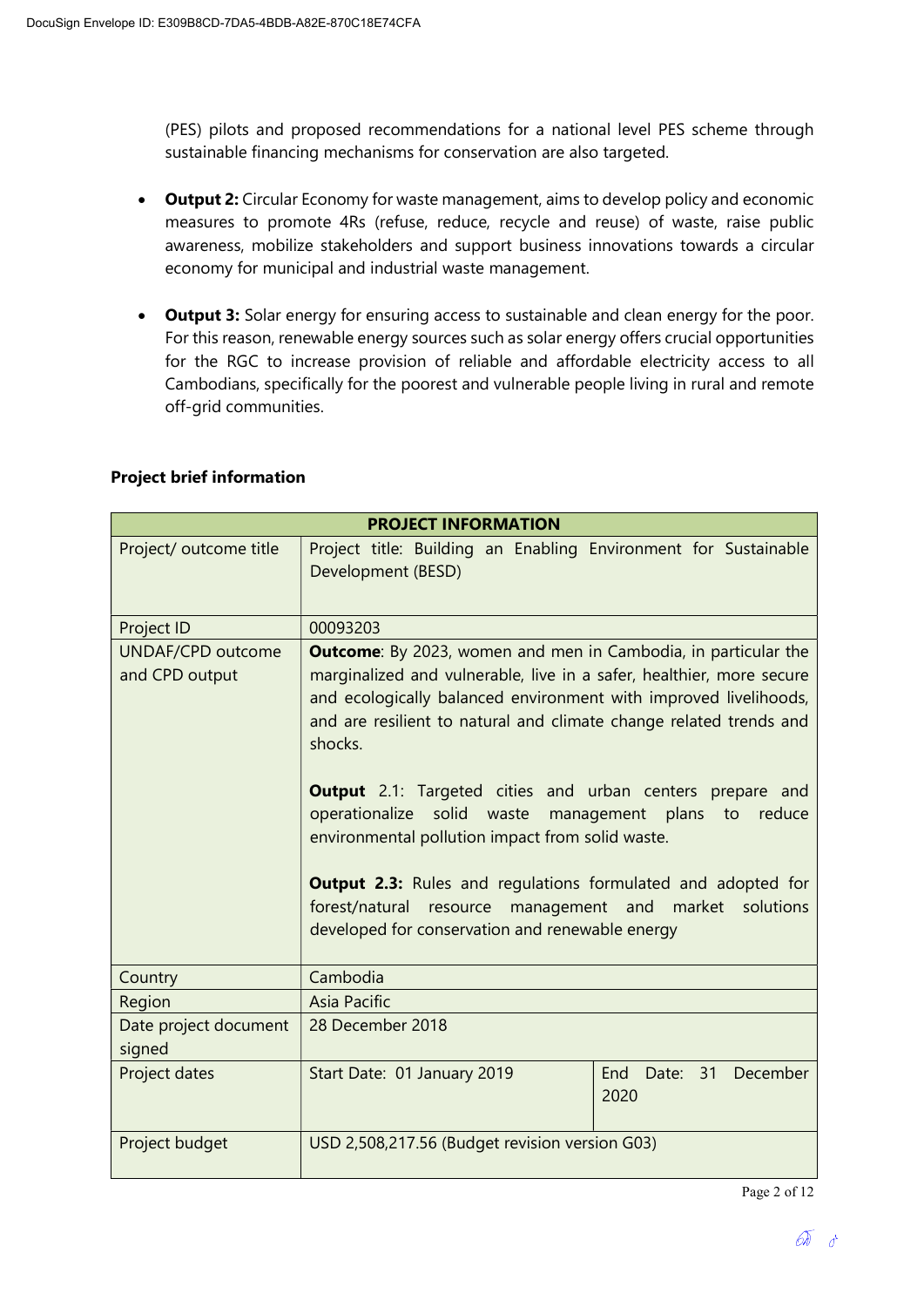| Project expenditure at       | USD 1,694,840.74 (by end of 31 October 2020)        |  |
|------------------------------|-----------------------------------------------------|--|
| the time of evaluation       |                                                     |  |
| Funding source(s)            | UNDP and The Embassy of Sweden                      |  |
| <b>Implementing Partners</b> | National Council for Sustainable Development (NCSD) |  |
|                              |                                                     |  |

(Note: Project Document can be found here)

## 2. Overall Objectives of the Assignment

The overall objectives of the evaluation are:

- To review and assess the overall achievements of results (outputs, outcomes and impacts) of the BESD Project (in comparison with the result framework)
- To design, implementation and management including recommendations for additional possible actors to be engaged in the next phase project;
- To identify lessons learnt and impacts from the BESD project, with potential for replication for each output and potential and successful model for replication for each output and scopes for scaling up in the medium and long-term;
- To assess how the BESD project is related to or complements laws, policies and activities that are implemented by responsible departments of the Ministry of Environment (MoE), and NCSD, National Committee for sub-national Democratic Development Secretariat (NCDDS), General Department of Energy, Ministry of Mines and Energy (MME) and their related activities, implemented by NGOs and private firms;
- To what extent the programme contributed to the UNDP Country Programme and national priorities;
- To identify suggestions of additional cooperation partners, such as regional governmental institutions; and
- To evaluate how the project relates to Sida's country strategy for Cambodia as well as Sida's five perspectives (poor peoples' perspectives, the rights perspective, conflict perspective, environment perspective and gender perspective).

## 2.1 Specific objectives:

The specific objectives of the assessment are as follows:

- Assess the overall design and results of the project, i.e. outputs, outcomes, and impacts;
- Assess the overall extent the BESD project has supported the implementing and responsible parties;
- Assess policy and regulatory tools developed by the BESD project to advance the agenda on an enabling environment of sustainable development, especially NRM, waste and energy sectors;
- Assess how the BESD project has strengthened the capacities of governments and other relevant stakeholders that would contribute to advancing sustainable financing, circular economy policy and solar energy;
- Assess gender sensitivities in the BESD project;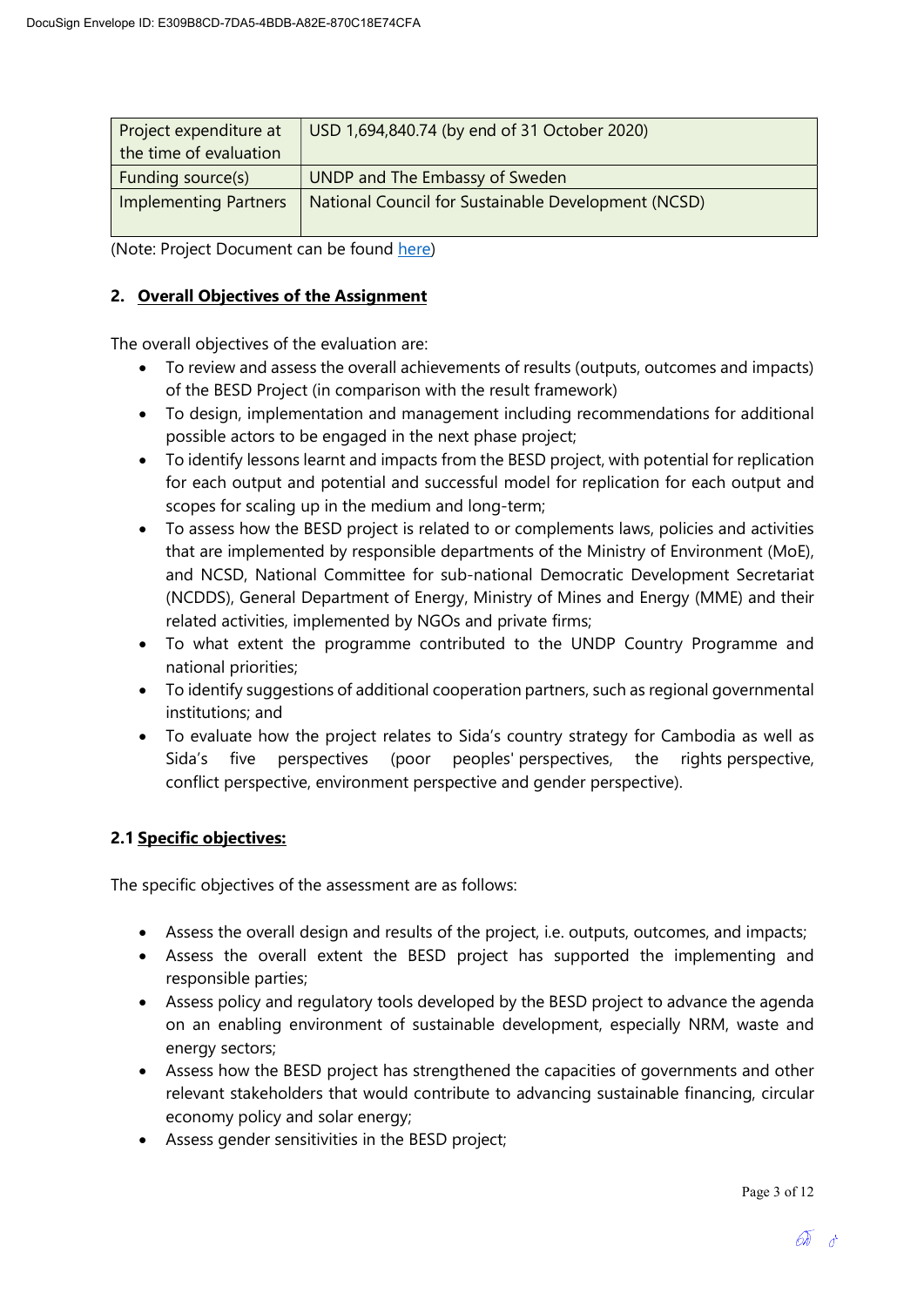- Review the extent to which the planned project activities can lead to longer-term outputs/outcomes by government and if any adjustments would be required;
- Review and assess the adequacy of budget and expenditures, and provide recommendations on how these areas could have been adjusted;
- Assess relevance and suitability of the indicators in the results framework;
- Assess extent to which the planned activities allow for sustained attainment of project objectives;
- Assess strategies developed and implemented in addressing the key challenges faced by the targeted institutions;
- Assess value for money against outputs produced;
- Assess the extent to which the project generated lessons learnt and shared this information;
- Identify lessons learned (including unsuccessful practices) and any best practices which should be fed into national/sub national approaches/policies, or practices that have significant potential for replication;
- Identify if any important stakeholders have been left out during the course of the project;
- Highlight any strategic findings and recommendations from any external consultant firms/individuals that have been involved in the BESD project.

## 2.2 Scope of Work

The final review will be conducted in such a way to ensure that the key principles of UNDP Evaluation are fully respected. The review will be independent, impartial, transparent, ethical and credible.

The following focused scope of works and criteria are covered by this review:

- Relevance: to assess the relevance of the BESD project strategies and implementation arrangement, for environmental governance reform.
	- To what extent does the BESD interventions meet the needs and priorities of NCSD/MOE, MME and NCDDS?
	- Is the approach adopted by the project optimal, given the short project period?
	- To what extent were the activities and outputs of BESD aligned with the overall objects and goals of the project?
	- To what extent did current priorities hinder the achievement of outputs of the project?
	- To what extent are the activities of the BESD project valid and aligned with national priorities the NCSD/MoE, MME and NCDDS contributing to the enabling environment for Cambodia's sustainable development goals?
	- To what extent has the project contributed to poverty reduction or reduction of vulnerability?
	- To what extent has the project contributed to Sida's country strategy for Cambodia as well as Sida's five perspectives (poor peoples' perspectives, the rights perspective, conflict perspective, environment perspective and gender perspective)?

Page 4 of 12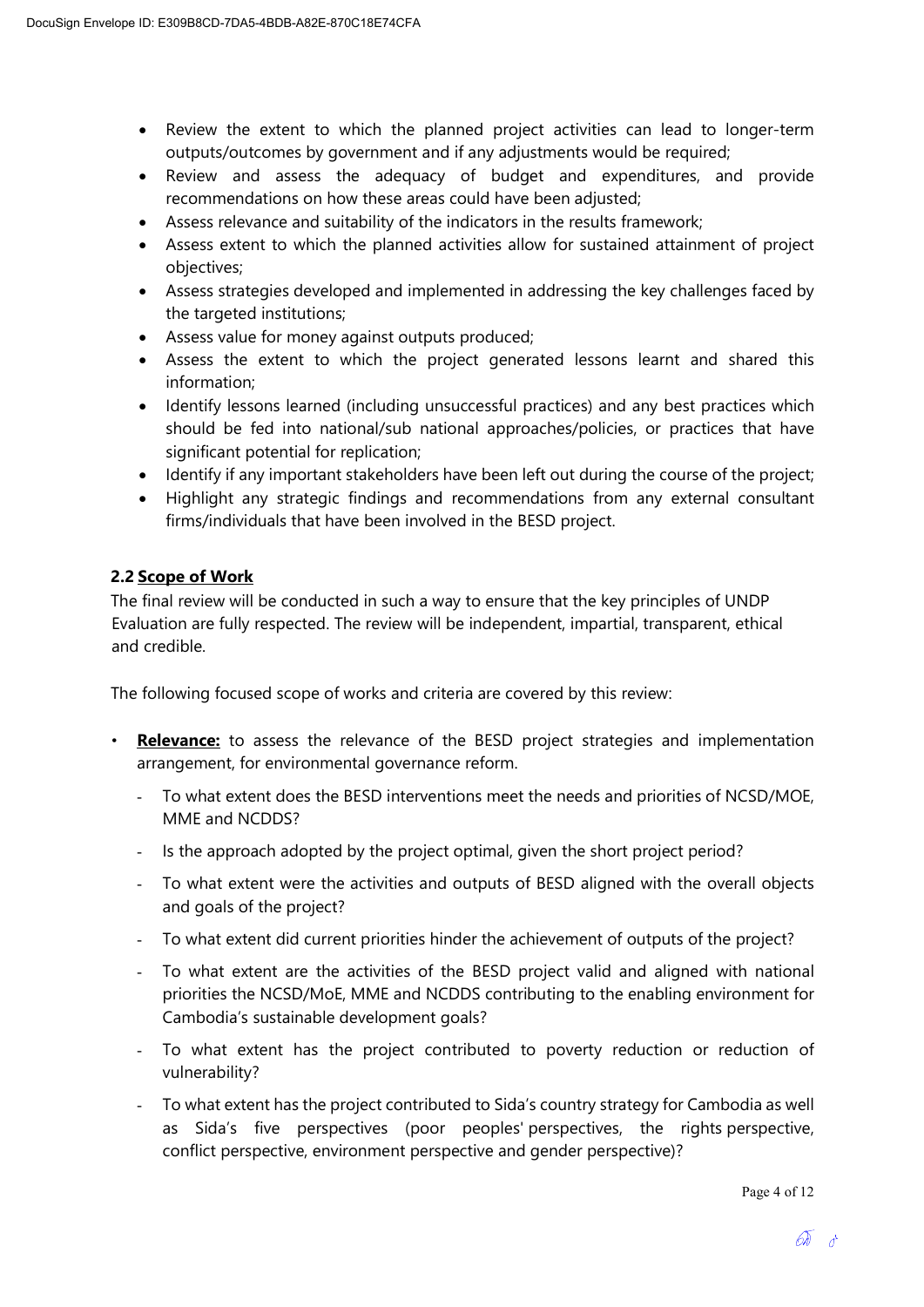- Related to activities and capacity level, was the programme timeframe reasonable to achieve the outputs and outcomes?
- Efficiency: to the best extent possible, the reviewer will compare the institutional benefits of the BESD with the budget to assess the overall efficiency of the project. The reviewer will provide practical recommendations regarding how to improve efficiencies in future environmental projects.
	- Has the UNDP approach resulted in optimum transaction costs and oversight?
	- Were activities cost-efficient? If yes, give some examples. If no, give some insight into why that is the case, including examples.
	- Were outputs achieved on time? If yes, give some evidences of success. If no, give some insight into why that is the case, including examples.
- Effectiveness: to assess how effective is the BESD project in achieving the objectives (outputs and outcomes).
	- To what extent were the BESD governance structures, in particular the project support board, effective in facilitating smooth implementation? What improvements may be made and why?
	- To what extent were the objectives achieved / are likely to be achieved by the end of the project? If the objectives are assessed not be achieved, please explain why.
	- To what extent has lessons learned from what works well and less well been used to improve and adjust project implementation?
	- What were the major factors influencing the achievement or non-achievement of the objectives?
	- To what extent has the shortened time period and COVID-19 had an impact on project implementation?
- **Impacts:** The BESD project aimed to strengthen MoE/NCSD, MME and NCDDS institutional systems, tools and capacities to address more effectively the concerns relating to environmental, waste management and solar energy and the overall sustainable development agenda. It should be noted that it can take significant time before improvement in capacities is visible or the full adoption of new systems/tools are fully adopted; therefore, the reviewer/evaluator should analyse both how capacity/tools/systems have been developed and how project achievements contribute to an enabling environment for sustainable development agenda. Also, the evaluator should look at possible negative/unintended adverse changes that the project may have given a rise to
	- What were the institutional or policy changes resulting from the BESD interventions? Did the project change the way the institutions are addressing externalities and cross-sectoral challenges? If not, explain where improvements may be made and identify bottlenecks.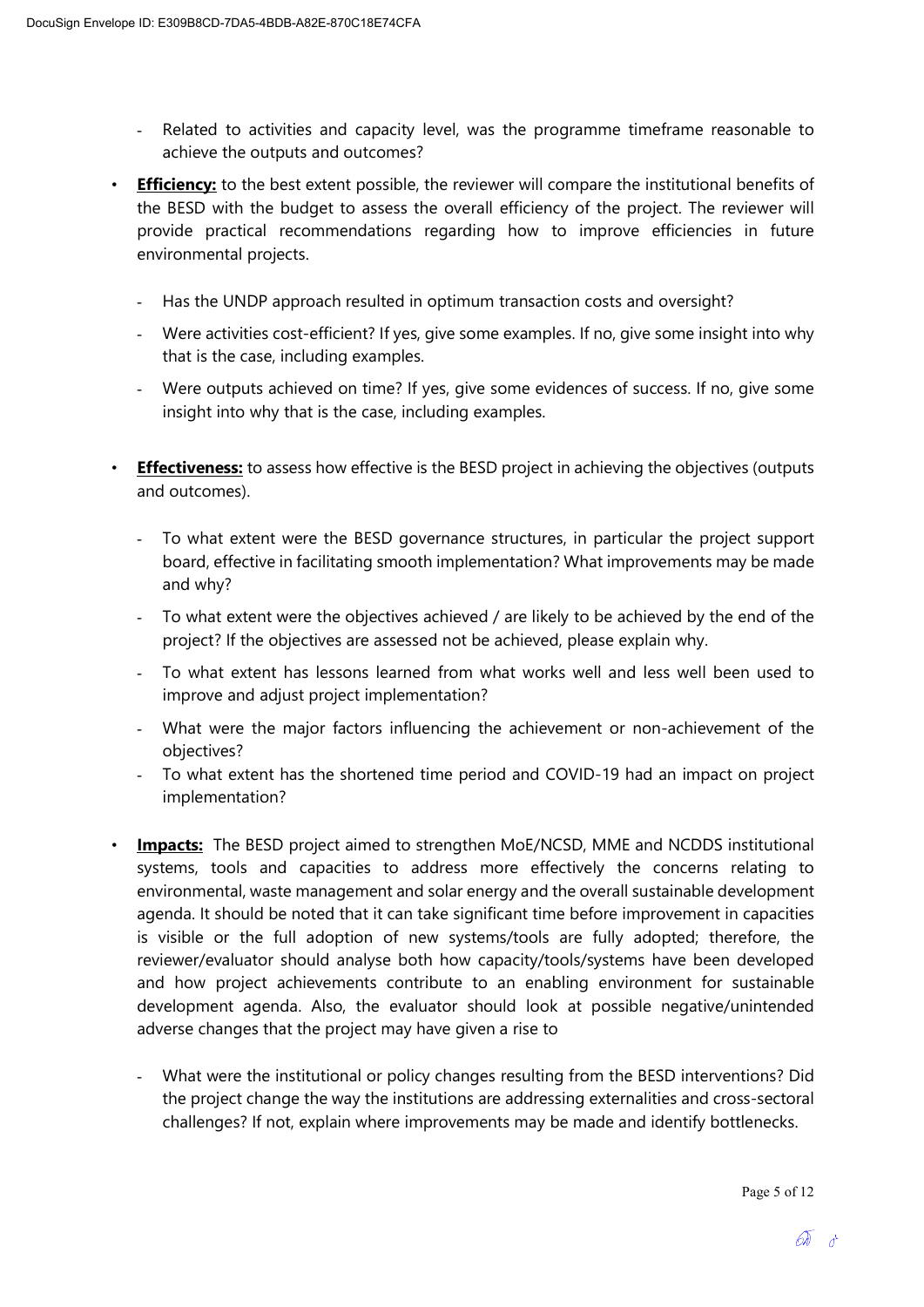- Where policies put in practice within responsible parties, academic, firms and local communities?
- What were the changes in people behaviours to better address the environmental, waste and energy vision and mandate?
- Sustainability: The review will assess how the project achievements contribute to sustainability by engaging appropriate Government, non-Government and other relevant stakeholders.
	- To what extent has the BESD project contributed to promoting Government ownership and leadership in the implementation of environmental and sustainable development results? Can results be seen at local level? Have local communities benefited in a gender sensitive manner?
	- To what extent are the benefits of the BESD project likely to continue after its completion and at what level?
	- What were the major factors which influenced the achievement or non-achievement of sustainability?
- Mainstreaming: The evaluation will assess the extent to which the project was successfully mainstreamed with UNDP/Sida priorities on gender, conflict and human rights.

## 2.3 Coherence/Complementarity

- Do the BESD project interventions complement other environmental/sustainable development initiatives implemented in Cambodia? Also, were there any significant overlaps?
- Are the procedures and coordination among Development Partners harmonized and aligned?

## 2.4 Partnership

- To what extent have BESD project interventions forged new or strengthened partnerships among different stakeholders (Government institutions, development partners, private sector, civil society/academia)?
- To what extent have BESD project interventions fostered financial or technical leverage from other stakeholders (Government institutions, development partners, private sector, civil society/academia)?

## 3. Methodology:

The international consultant will propose a methodology in the proposal/inception report. At the beginning of the assignment, the detailed and final methodology shall be worked out in close consultation with UNDP and the BESD team. The methodology should be gender responsive.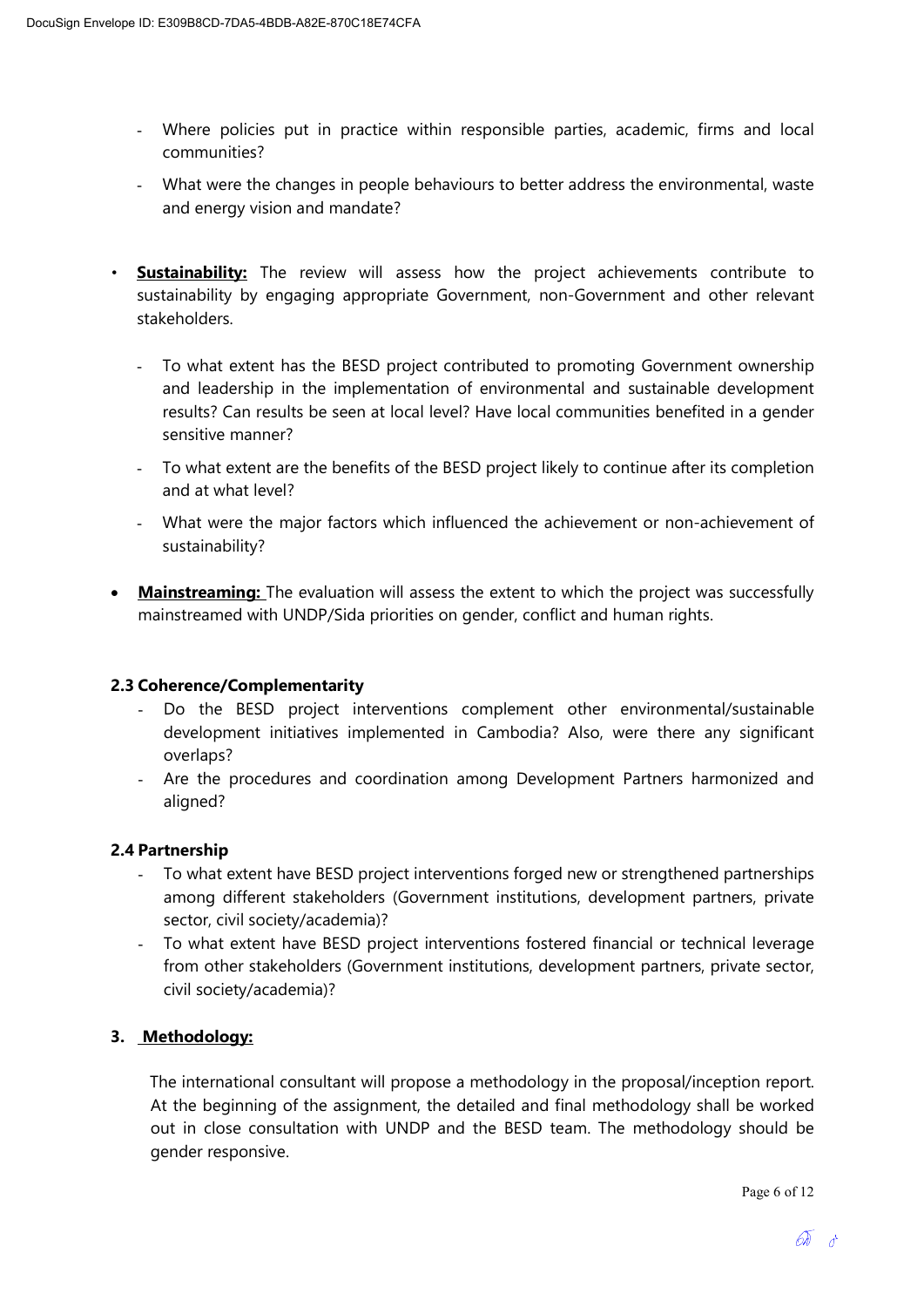The methodology should include sampling methods for selecting stakeholders and methods for assessing results stated in the results frameworks. However, some alternative data collection could be done virtually with close consultation with BESD project team to respond to COVID-19 pandemic situation. The following are suggested methods

- Desk reviews
- $\Box$  Interviews with BESD team physically or virtually
- $\Box$  Interviews with UNDP, NCSD, MOE, NCDDS, MME and BESD donor, i.e. the Embassy of Sweden
- $\Box$  Interviews with strategic partners supporting BESD implementation
- $\Box$  Key informant interviews with beneficiaries or virtual consultation meetings depending on the situation of the COVID-19
- $\Box$  Interviews and focus groups discussions with project beneficiaries or virtual consultation meetings with BESD implementing partners depending on the situation of the COVID-19

With the unpredictable situation of COVID-19, if by the time of doing the evaluation, and the project team decides to go for "virtual evaluation", this decision to choose this option needs to be done with consideration of:

- $\Box$  Nature of project, whether a physical check on the ground would be mitigated or not. A pair between local and international consultation would help as well (in case an international consultant is located outside the country as the main consultant);
- $\Box$  If finally, the decision is to go for "virtual evaluation", an approval from project board is needed.

#### 4. Evaluation products (Deliverable/outputs)

Below is a summary of expected outputs/ deliverables and their processes.

| Evaluation Inception | The inception report should be carried out following and based on       |
|----------------------|-------------------------------------------------------------------------|
| pages,<br>Report (10 | preliminary discussions with UNDP and national partners as relevant,    |
| excluding annexes)   | after the desk review and should be produced before the evaluation      |
|                      | starts (before any formal evaluation interviews, survey distribution or |
|                      | field visits). It should detail the evaluator' understanding of what is |
|                      | being evaluated and why, showing how each evaluation question will      |
|                      | be answered by way of: proposed methods, proposed sources of data       |
|                      | and data collection procedures. The inception report should include a   |
|                      | proposed schedule of tasks, activities and deliverables. The inception  |
|                      | report provides the evaluation manager and the consultant with an       |
|                      | opportunity to verify that they share the same understanding about the  |
|                      | evaluation and clarify any misunderstanding at the outset.              |

Page 7 of 12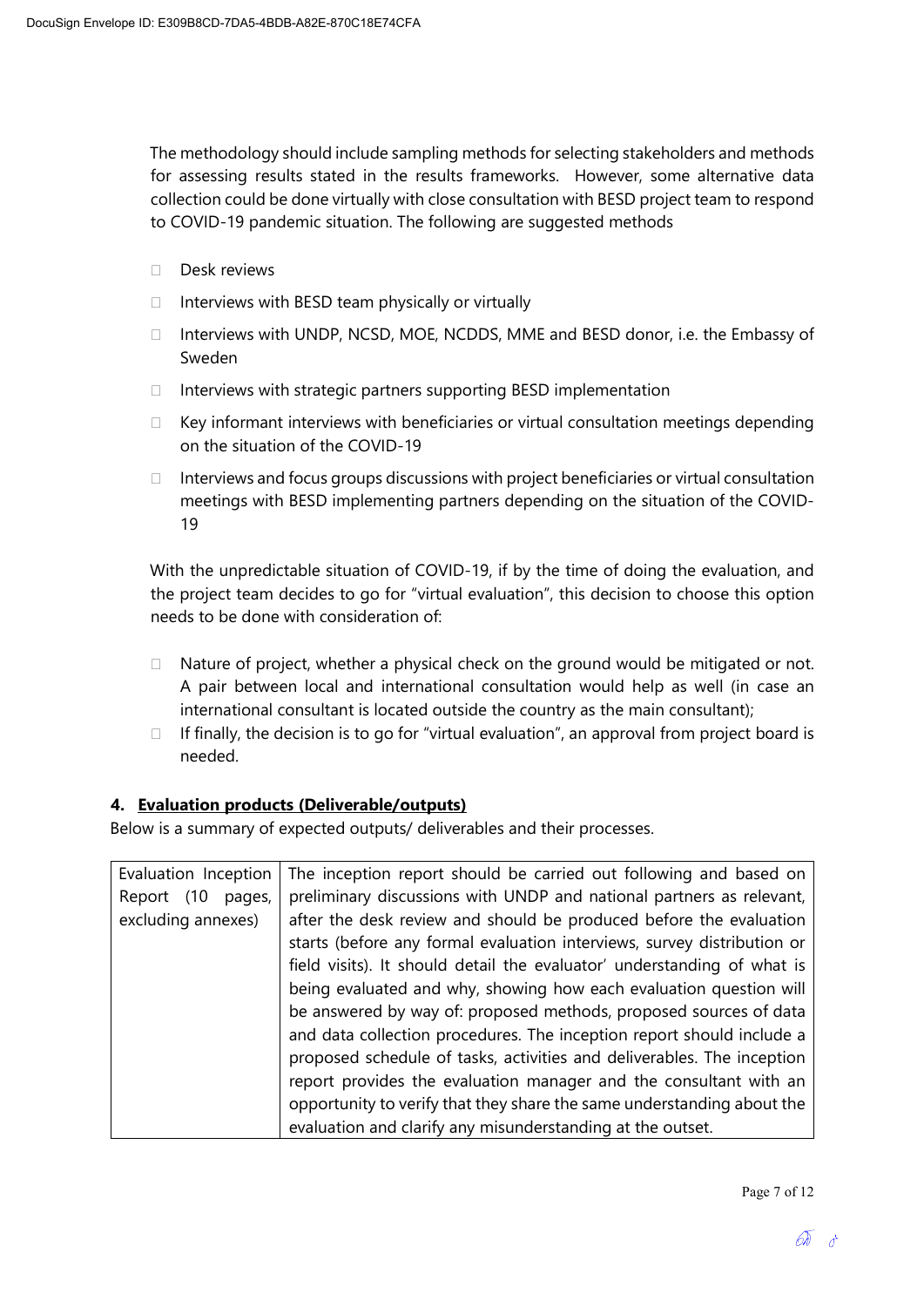| Evaluation<br><b>Debriefings Meeting</b>                                                                            | Immediately following an evaluation, the consultant is expected to<br>provide a preliminary debriefing and findings to national partners,<br>UNDP, donor agencies. UNDP will coordinate to set up the debriefing<br>meeting.                                                                                                                                                                                                                                                                                                                                                                                                                                                                                                                                                                          |  |
|---------------------------------------------------------------------------------------------------------------------|-------------------------------------------------------------------------------------------------------------------------------------------------------------------------------------------------------------------------------------------------------------------------------------------------------------------------------------------------------------------------------------------------------------------------------------------------------------------------------------------------------------------------------------------------------------------------------------------------------------------------------------------------------------------------------------------------------------------------------------------------------------------------------------------------------|--|
| <b>Draft</b><br>Evaluation<br>Report (30-40 pages<br>maximum, including<br>executive summary,<br>excluding annexes) | The content of the Evaluation Report should consist of the following:<br>List of Acronyms and Abbreviations<br><b>Executive Summary</b><br>$\bullet$<br>Introduction<br>$\bullet$<br><b>Evaluation Scope and Objective</b><br>$\bullet$<br><b>Evaluation Approach and Methods</b><br>$\bullet$<br>Data Analysis<br>$\bullet$<br><b>Evaluation Findings and Conclusion</b><br>$\bullet$<br>Recommendations<br>Lessons Learned<br>Annexes<br>UND will coordinate with key stakeholders to review the draft<br>evaluation report and provide an amalgamated set of comments to the<br>evaluator within an agreed period of time (within two weeks after<br>receiving document), addressing the content required (as agreed in the<br>TOR and inception report) and quality criteria as outlined in these |  |
| Evaluation<br>report<br>audit trail (following<br>provided<br>the                                                   | Comments and changes by the evaluator in response to comment<br>provided to the draft report should be retained by the evaluator, and<br>reflects in the Audit Trail to show how those comments have been                                                                                                                                                                                                                                                                                                                                                                                                                                                                                                                                                                                             |  |
| template)                                                                                                           | addressed.                                                                                                                                                                                                                                                                                                                                                                                                                                                                                                                                                                                                                                                                                                                                                                                            |  |
| Final<br>Evaluation<br>Report                                                                                       | The consultant will revise the draft based on inputs provided and submit<br>the final report within two weeks after receiving the comments.                                                                                                                                                                                                                                                                                                                                                                                                                                                                                                                                                                                                                                                           |  |

# 5. Expected Deliverables

| <b>Deliverables</b>                                                                                                                                   | <b>Estimated</b><br><b>Duration to</b><br><b>Complete</b> | <b>Target Due</b><br><b>Dates</b> | <b>Review and</b><br><b>Approvals</b><br><b>Required</b>                                                    |
|-------------------------------------------------------------------------------------------------------------------------------------------------------|-----------------------------------------------------------|-----------------------------------|-------------------------------------------------------------------------------------------------------------|
| <b>Deliverable 1:</b> Submission of<br>satisfactory Inception Report<br>covering proposed methodology,<br>timelines etc. to deliver the<br>assignment | 3 working days                                            | $4th$ week of<br>January 2021     | Head of Result-<br><b>Based Management</b><br>Unit (in<br>consultation with<br>the BESD Project<br>Manager) |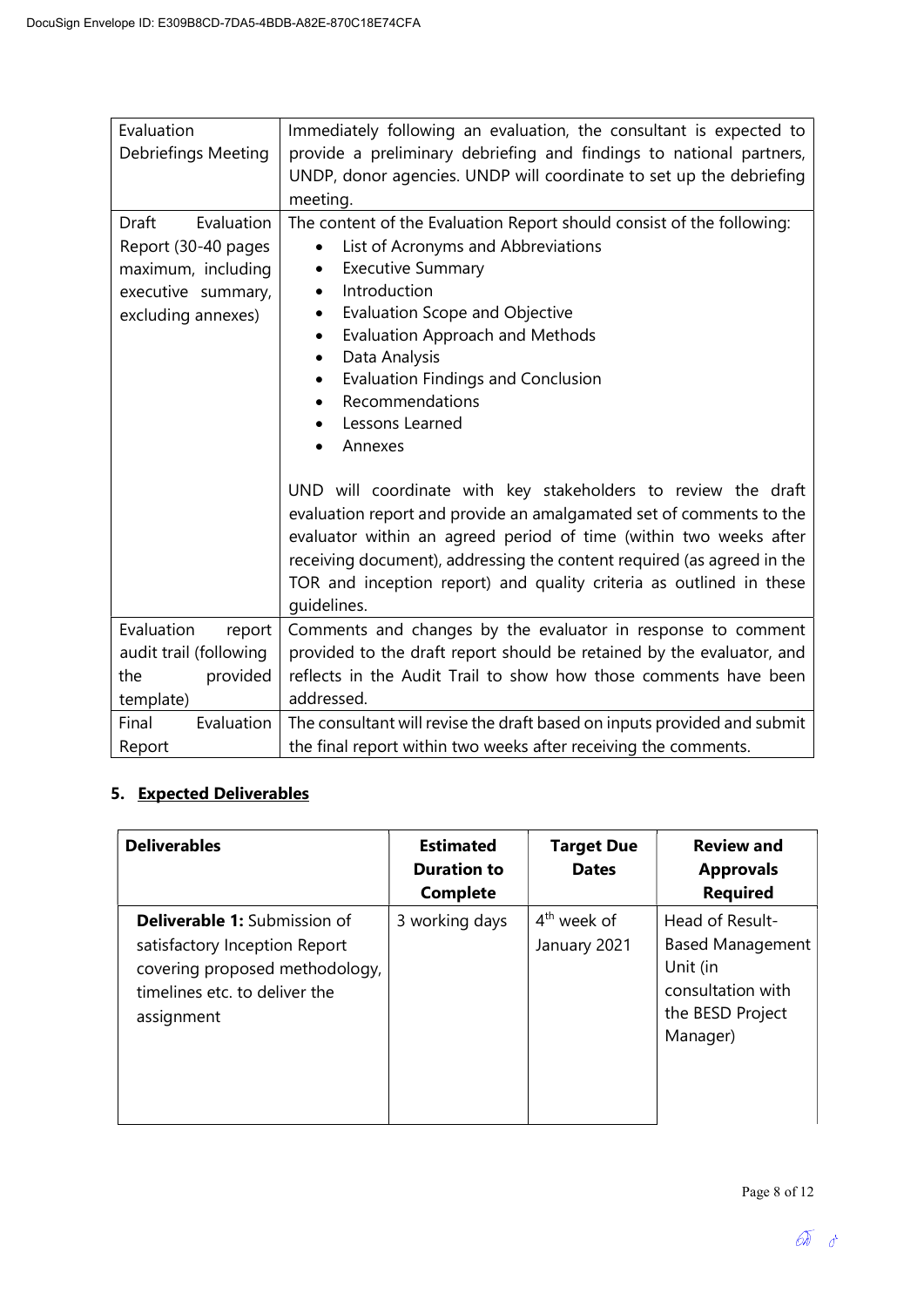| <b>Deliverable 2.</b> Submission of<br>satisfactory field mission report<br>and presentation of preliminary<br>findings (Evaluation Debriefing<br>Meeting) to key stakeholders of<br>the BESD project, including the<br>Swedish Embassy | 10 working days | 3 <sup>rd</sup> week of<br>February 2021 |
|-----------------------------------------------------------------------------------------------------------------------------------------------------------------------------------------------------------------------------------------|-----------------|------------------------------------------|
| <b>Deliverable 3. Completion of</b><br>draft version of the evaluation<br>report.                                                                                                                                                       | 8 working days  | $2nd$ week of<br><b>March 2021</b>       |
| <b>Deliverable 4. Submission of</b><br>satisfactory final evaluation<br>report produced at the quality<br>required, addressing<br>consolidated findings and<br>recommendations and project<br>management responses                      | 4 working days  | 1 <sup>st</sup> week of April<br>2021    |
| Together with the Audit Trail<br>(template will be provided) -<br>entailing comments and changes<br>by the evaluator in response to<br>the comment from stakeholder<br>on the draft report                                              |                 |                                          |
| <b>Total estimated number of days:</b>                                                                                                                                                                                                  | 25 days         |                                          |

## 6. Evaluation Ethics

This evaluation will be conducted in accordance with the principles outlined in the UNEG 'Ethical Guidelines for Evaluation'. The consultant must safeguard the rights and confidentiality of information providers, interviewees and stakeholders through measures to ensure compliance with legal and other relevant codes governing collection of data and reporting on data. The consultant must also ensure security of collected information before and after the evaluation and protocols to ensure anonymity and confidentiality of sources of information where that is expected. The information knowledge and data gathered in the evaluation process must also be solely used for the evaluation and not for other uses, with the expressed authorization of UNDP and partners.

## 7. Duty Station

The duty station for this assignment is home country and Cambodia (one trip in country mission). It is estimated that the reviewer needs to be on mission to Cambodia one time, for the period of

Page 9 of 12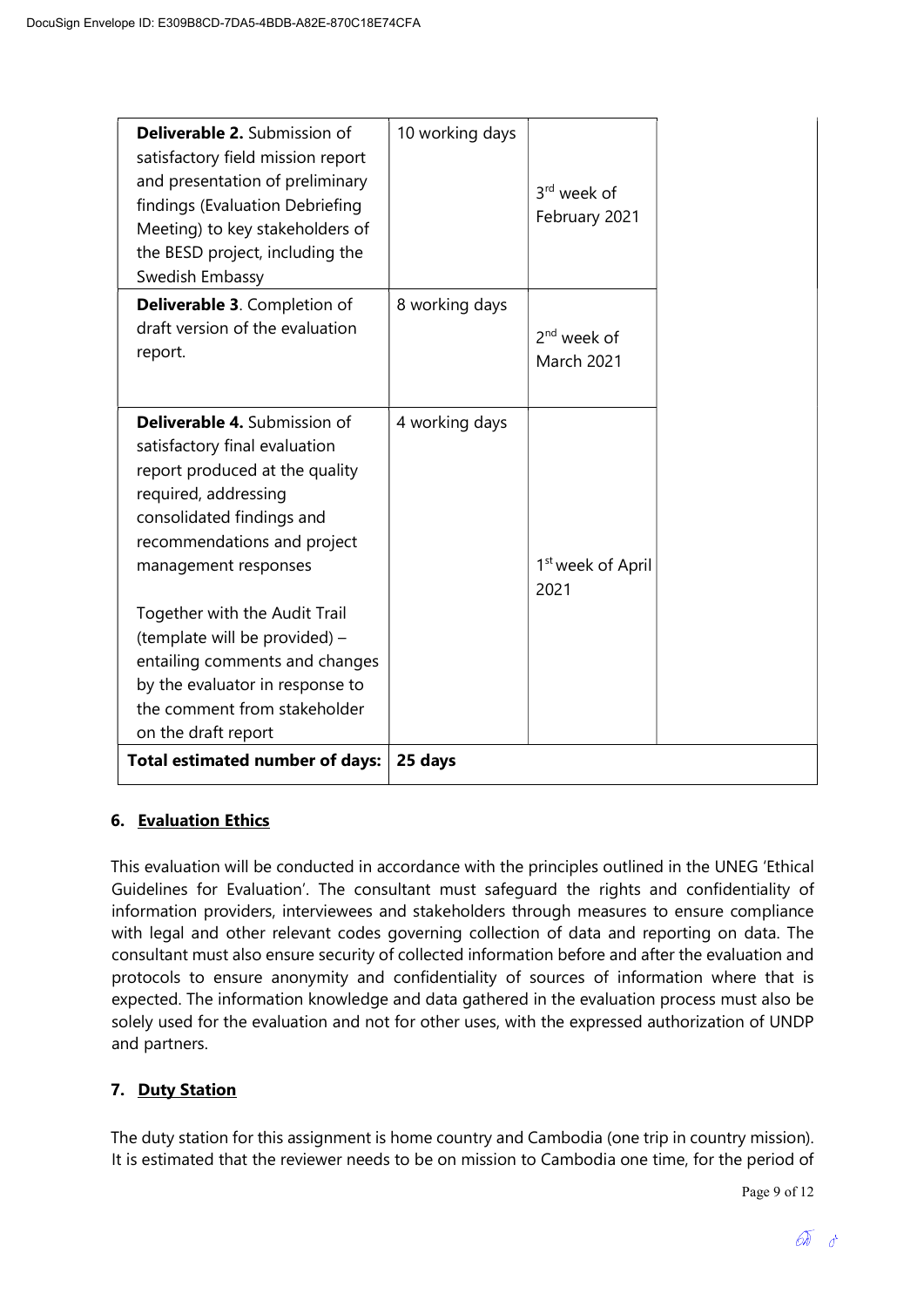10 working days, to meet all the key stakeholders and to present preliminary finding unless a different approved work arrangement is set during the assignment period. The consultant is expected to be on mission during the week of 1-2<sup>nd</sup> weeks of February 2021. The plan for field mission will be further discussed with the consultant when s/he is on board, considering the current context of Covid-19 pandemic.

During the mission in Cambodia, the transportation costs within Phnom Penh will be covered by the consultant. Where possible, the consultant will conduct field visit in three provinces - Siem Reap, Kampong Som, Kep. Transportation to the province will be covered by the project, while the consultant will cover his/her own daily expense.

The selected individual contractor who is expected to travel to the Country Office (CO) to undertake the assignment in the country (Cambodia) is required to undertake the BSAFE training (https://trip.dss.un.org/dssweb/bsafe.aspx) prior to travelling.

### 8. Institutional Arrangements

The consultant will be under direct supervision of BESD Project Manager and overseen by Head of Policy and Innovation Hub and the Head of Result Based Management Unit. The BESD project team will work closely with the evaluator to facilitate the process (if needed), including providing relevant documents related to the BESD for desk review, identifying stakeholders and sources of information, assisting in organizing meetings with stakeholders and assisting to resolve any issues arising during the assignment period to the extent possible.

## 9. Minimum Qualifications of the Individual Contractor

| Education:  | • Minimum of a master's degree or equivalent in environmental<br>economics/policy, natural resource management, development<br>studies or related field relevant to the position.                                                                                                                                                                                                                                                                                                                                                        |
|-------------|------------------------------------------------------------------------------------------------------------------------------------------------------------------------------------------------------------------------------------------------------------------------------------------------------------------------------------------------------------------------------------------------------------------------------------------------------------------------------------------------------------------------------------------|
| Experience: | • At least 7 years' experience conducting project evaluations, including<br>5 years' experience evaluating development projects in the field of<br>environmental, natural resource management;<br>• Proven experience in data collection, analysis and evaluation report<br>writing;<br>• Proven experience in leading multi-stakeholder consultations with<br>government and other stakeholders in developing countries;<br>• Prior experience working in Asia<br>• Previous evaluation experience for UNDP projects is a strong asset; |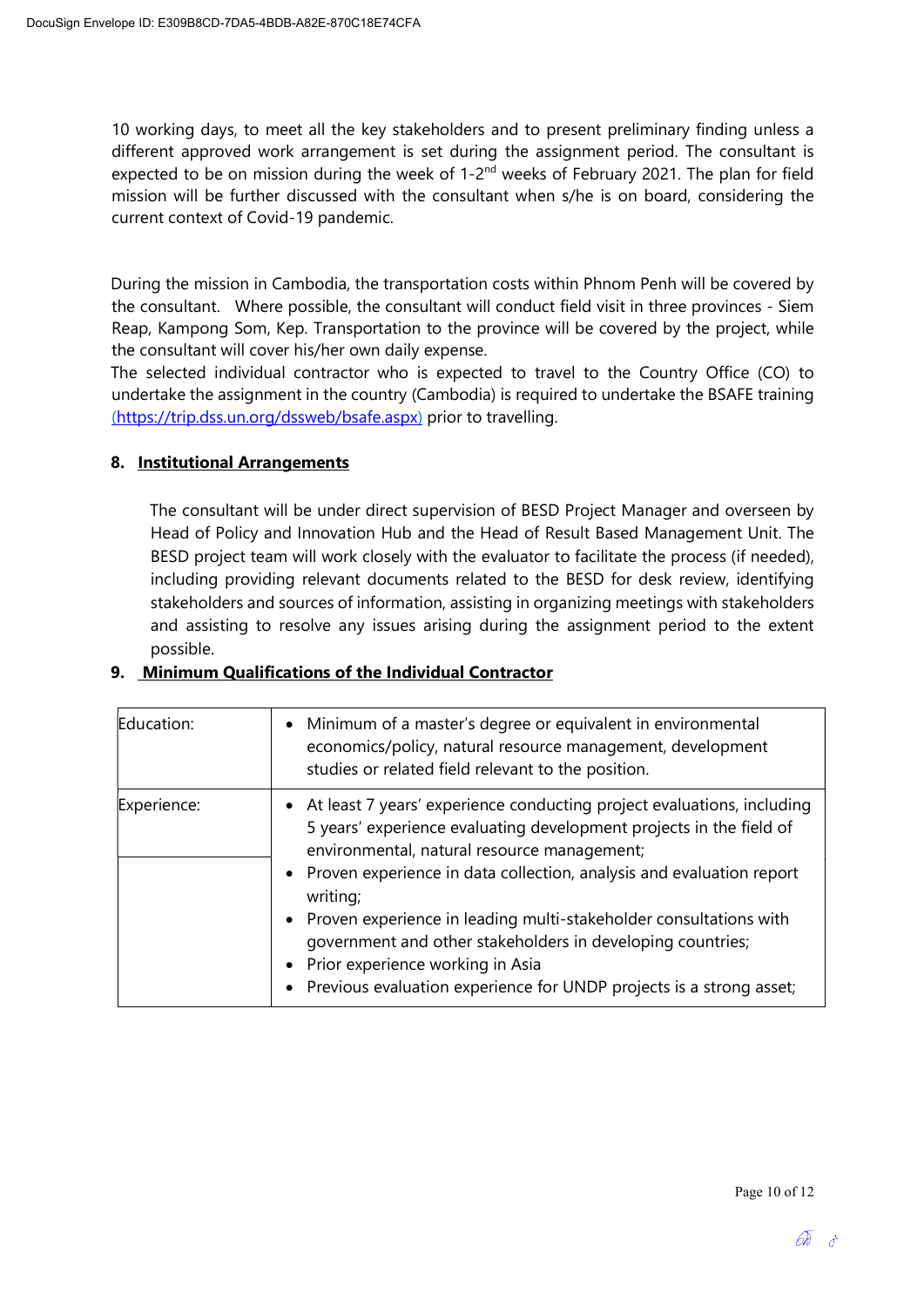| Competencies:                      | Excellent evaluation skills, including capacity to produce high quality<br>and constructive reports<br>Excellent English report writing skills<br>٠<br>Demonstrated analytical skills, ability to assess complex situations, to<br>$\bullet$<br>succinctly and clearly distil critical issues, and to draw practical<br>conclusions<br>Demonstrated ability to work with developing country government<br>٠<br>agencies.<br>Experience leading multi-disciplinary, multi-national teams.<br>Ability to meet short deadlines.<br>Excellent interpersonal, coordination and planning skills. Sense of<br>diplomacy and tact.<br>Ability and willingness to travel to Cambodia<br>$\bullet$<br>Computer literate (MS Office package). |
|------------------------------------|------------------------------------------------------------------------------------------------------------------------------------------------------------------------------------------------------------------------------------------------------------------------------------------------------------------------------------------------------------------------------------------------------------------------------------------------------------------------------------------------------------------------------------------------------------------------------------------------------------------------------------------------------------------------------------------------------------------------------------|
| Language<br>Requirement:           | English                                                                                                                                                                                                                                                                                                                                                                                                                                                                                                                                                                                                                                                                                                                            |
| Other<br>Requirements (if<br>any): | N/A                                                                                                                                                                                                                                                                                                                                                                                                                                                                                                                                                                                                                                                                                                                                |

## 10. Criteria for Evaluation

Please find below for transparency and information purposes the general criteria, which will be used in evaluating the acceptability and level of technical compliance of the candidates, as well as their corresponding weight.

| <b>Technical Evaluation Criteria</b>                                                                                                                                                        | Obtainable<br>Score |
|---------------------------------------------------------------------------------------------------------------------------------------------------------------------------------------------|---------------------|
| At least 7 years' experience conducting project evaluations, including 5 years'<br>experience evaluating development projects in the field of environmental,<br>natural resource management | 50                  |
| Proven experience in data collection, analysis and evaluation report writing;                                                                                                               | 10                  |
| Proven experience in leading multi-stakeholder consultations with government<br>and other stakeholders in developing countries;                                                             | 10                  |
| Experience working in Asia as a project evaluator                                                                                                                                           | 10                  |
| Evaluation experience for UNDP projects                                                                                                                                                     | 20                  |
| <b>Total Obtainable Score:</b>                                                                                                                                                              | 100                 |

## 11. Payment Milestones

The consultant will be paid on a lump sum basis under the following instalments.